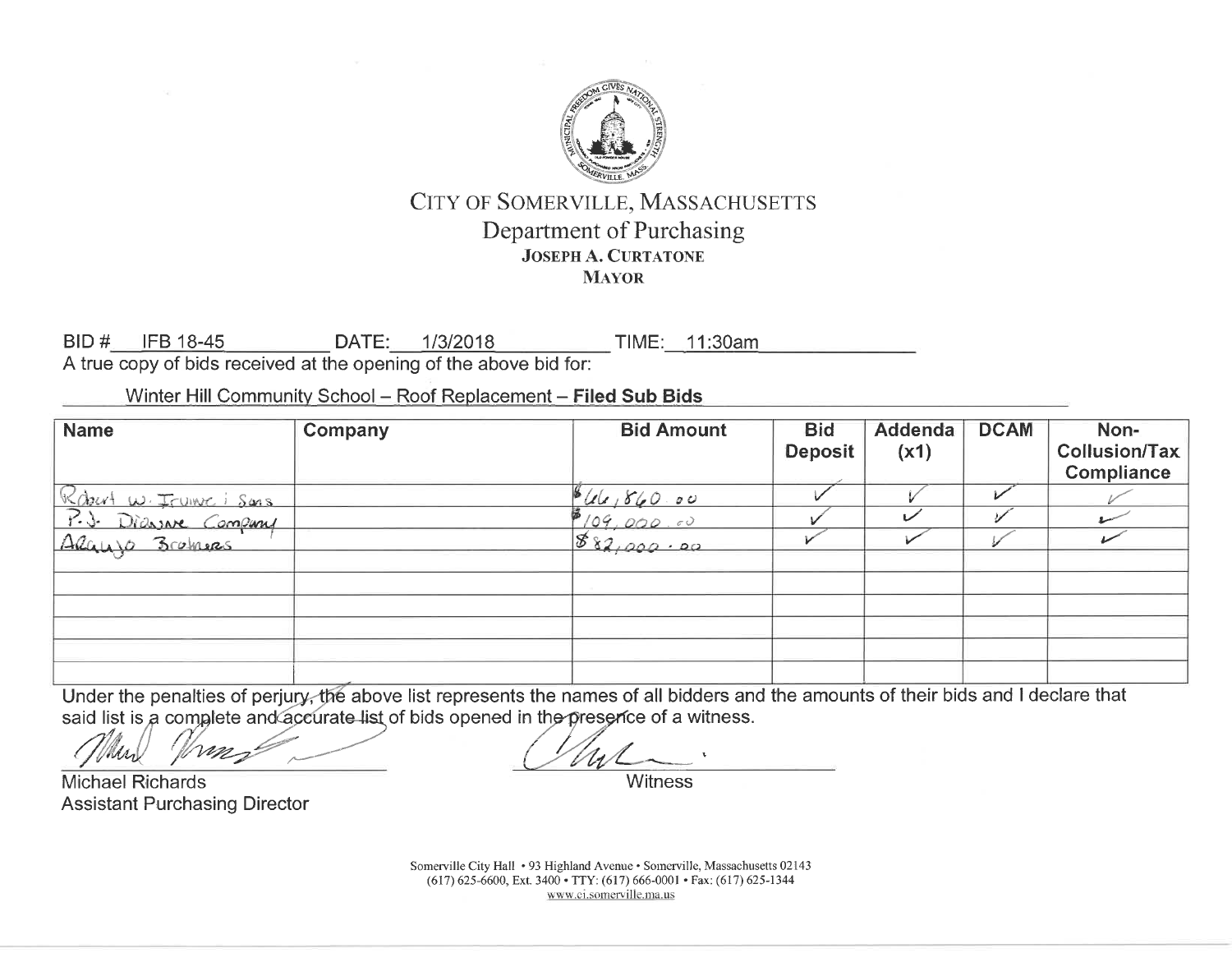| <b>Bidder Name</b>             | <b>Bid Amount</b> | <b>General Bidder</b><br><b>Restrictions - Exlusions</b> |  |  |
|--------------------------------|-------------------|----------------------------------------------------------|--|--|
| <b>PLUMBING</b>                |                   |                                                          |  |  |
| Robert W. Irvine & Sons, Inc.  | \$66,860.00       | None                                                     |  |  |
| P. J. Dionne Co. Inc.          | \$109,000.00      | <b>GTC</b>                                               |  |  |
| Araujo Brothers Plumbing, inc. | \$82,000.00       | None                                                     |  |  |
|                                |                   |                                                          |  |  |